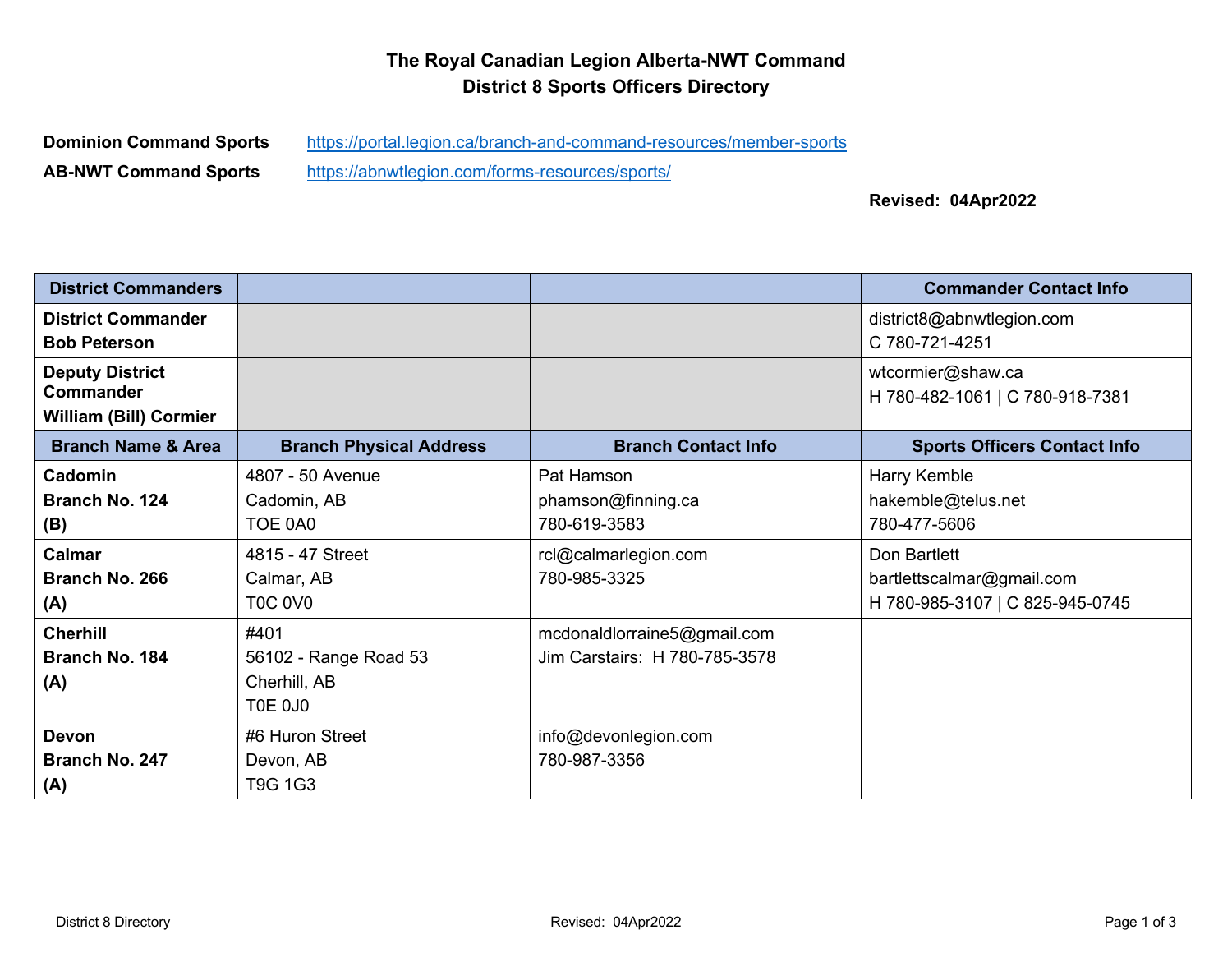| <b>Branch Name &amp; Area</b>                           | <b>Branch Physical Address</b>                                                          | <b>Branch Contact Info</b>                                                                             | <b>Sports Officers Contact Info</b>                            |
|---------------------------------------------------------|-----------------------------------------------------------------------------------------|--------------------------------------------------------------------------------------------------------|----------------------------------------------------------------|
| <b>Drayton Valley</b><br>Branch No. 269<br>(B)          | 5204 - 51 Avenue<br>Drayton Valley, AB<br><b>T7A 1S2</b>                                | rclb269@gmail.com<br>780-542-5825                                                                      | <b>Bill Cavanagh</b><br>780-621-9126                           |
| <b>Edm Ex-Service</b><br>Women<br>Branch No. 215<br>(A) | Parkdale-Cromdale Community Hall<br>11335 - 85 Street<br>Edmonton, AB<br><b>T5B 4S1</b> | exservicewomensbranch215@gmail.com<br><b>Trudy Ressler</b><br>trudyressler@hotmail.com<br>780-718-3014 | Joan Stachiw<br>marvjo@shaw.ca<br>C 780-910-5626               |
| Evansburg<br><b>Branch No. 196</b><br>(B)               | 4823 - 50 Street<br>Evansburg, AB<br>T0E 0T0                                            | rclbr196@persona.ca<br>780-727-3879                                                                    | Larry Mattoon<br>mattoonlarry9@gmail.com<br>780-232-1498       |
| <b>Grande Cache</b><br>Branch No. 278<br>(B)            | 2400 Pine Plaza<br>Grande Cache, AB<br>T0E 0Y0                                          | gclegion278@gmail.com<br>780-827-2362                                                                  |                                                                |
| <b>Hinton</b><br>Branch No. 249<br>(B)                  | 250 Pembina Avenue<br>Hinton, AB<br><b>T7V 2B4</b>                                      | rclhinton249@gmail.com<br>780-865-3116                                                                 | N/A                                                            |
| Jasper<br><b>Branch No. 31</b><br>(B)                   | 400 Geikie Street<br>Jasper, AB<br><b>T0E 1E0</b>                                       | jasperlegionmanager@gmail.com<br>780-852-3740                                                          | Paul Ayeda<br>pjuyeda@telusplanet.net                          |
| <b>Jasper Place</b><br>Branch No. 255<br>(A)            | 10427 - 174 Street NW<br>Edmonton, AB<br><b>T5S 1H1</b>                                 | jplegion@telus.net<br>780-483-1959                                                                     | Jim Brown<br>godrod@shaw.ca<br>780-655-3362                    |
| Joe Wynne<br><b>Branch No. 51</b><br>(B)                | 5016 - 5th Avenue<br>Edson, AB<br><b>T7E 1T4</b>                                        | rcle51@telus.net<br>780-723-3455                                                                       | <b>Wally Coes</b><br>membershiprcl51@gmail.com<br>780-712-8017 |
| Leduc<br>Branch No. 108<br>(A)                          | N/A<br>Branch rents space as required for<br>events.                                    | rcl.leducoffice@gmail.com<br>780-986-1455                                                              | N/A                                                            |